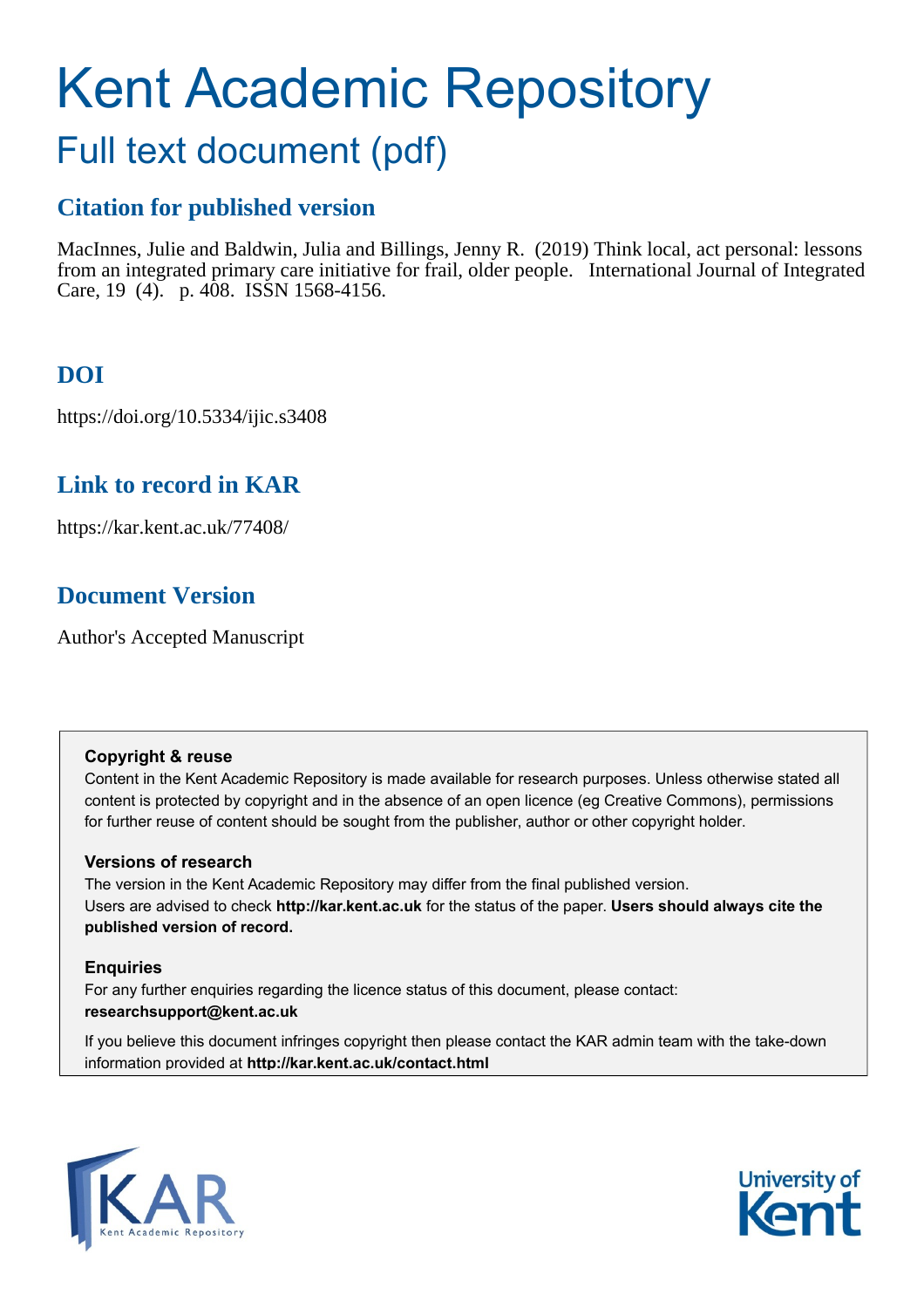#### **Think local, act personal: Lessons from an integrated primary care initiative for frail, older people**

#### **Introduction**

An increasing number of older people living at home with complex needs challenges health and social care systems. SUSTAIN or 'Sustainable Tailored Integrated Care for Older People in Europe' is a 4-year project which aims to support and monitor improvements to established integrated care initiatives for older people living at home with multiple health and social care needs. A primary care medical centre in the South East of England was selected as one of 14 case sites delivering integrated care for this population.

The 'Over 75 Service' is led by senior practice nurses and delivered by a team of general practitioners, community nurses, social care workers, voluntary sector staff, health trainers and care navigators. This paper presents an evaluation of the implementation of this service and explores explanations for success. A Patient Participation Group (PPG) gave feedback on the service and the evaluation.

#### **Methods**

SUSTAIN uses a multiple embedded case study design (Yin, 2013) and an implementation science approach. Data was collected from multiple sources including interviews and focus groups with Over 75 Service managers and professionals ( $n=7$ ), steering group minutes ( $n=9$ ) and field notes, staff hours date. Data was analysed thematically.

#### **Results and Discussion**

A key decision, made early on in the design of the service, was to use the Dalhousie frailty screening tool which enabled a shared vision and understanding of frailty. Collaboration and multidisciplinary teamworking was facilitated by effective multidisciplinary team meetings, which provided a vehicle for establishing personal contacts, sharing information, promoting understanding of individual roles and responsibilities and increasing knowledge of available services. There was a culture of inclusiveness with all agencies valued equally for their contribution. Positive interpersonal relationships were key to the success of the service and direct, personal contact was highly valued.

Organisational structures supported the development of close working relationships and collaboration as one individual from each organisation was assigned to the Over 75 Service. The practice matrons were a single point of contact for service users and staff and were able to share information and provide advice and support to the team.

Specific challenges were short-term funding contracts, increasing demand and a lack of capacity to deliver some services. There were also challenges around data protection, access to data and unwieldy IT systems hindering information sharing.

#### **Conclusions**

A highly localised organisational structure, positive interprofessional personal relationships and a shared vision were important ingredients facilitating successful implementation of the Over 75 Service.

#### **Lessons Learnt**

Relational continuity is an important enabler of integrated care initiatives for older people with complex needs in a primary care setting. However, delivery is dependent on the availability of adequate resources.